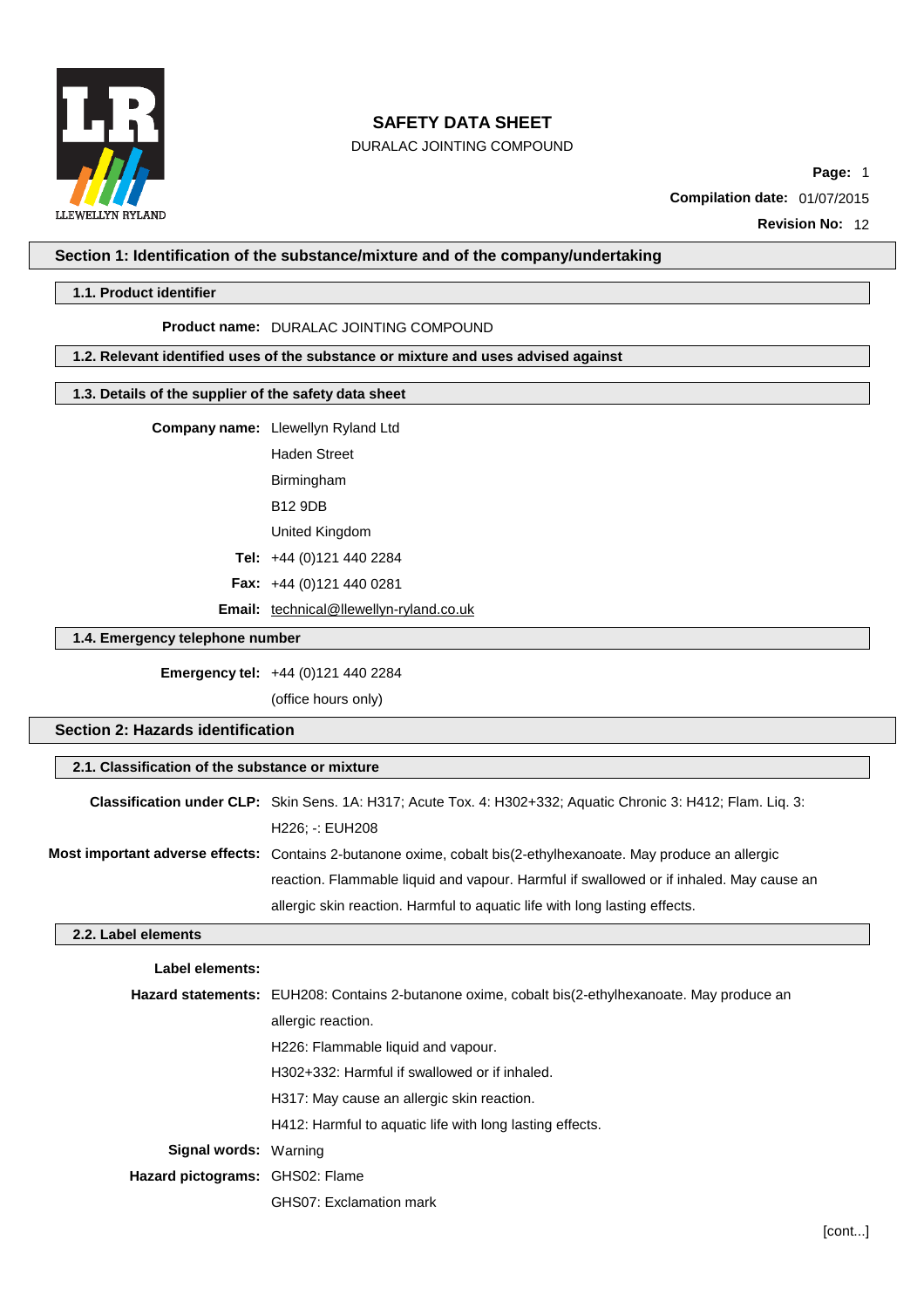## DURALAC JOINTING COMPOUND

**Page:** 2



**Precautionary statements:** P210: Keep away from heat, hot surfaces, sparks, open flames and other ignition sources. No smoking. P233: Keep container tightly closed. P260: Do not breathe dust/fumes/gas/mist/vapours/spray. P280: Wear protective gloves/protective clothing/eye protection/face protection.

## **2.3. Other hazards**

**Other hazards:** In use, may form flammable / explosive vapour-air mixture.

**PBT:** This product is not identified as a PBT/vPvB substance.

## **Section 3: Composition/information on ingredients**

## **3.2. Mixtures**

## **Hazardous ingredients:**

BARIUM CHROMATE

| <b>EINECS</b> | CAS        | T/WEL<br>PBT | <b>CLP Classification</b>                           | Percent |
|---------------|------------|--------------|-----------------------------------------------------|---------|
| 233-660-5     | 10294-40-3 |              | <sup>1</sup> Acute Tox. 4: H302; Acute Tox. 4: H332 | 10-30%  |

HYDROCARBONS, C9-C12, N-ALKANES, ISOALKANES, CYCLICS, AROMATICS (2-25%) - REACH registered number(s): 01-2119458049-33

| 919-446-0 |  | STOT SE 3: H336; Aquatic Chronic 2:    | 10-30% |
|-----------|--|----------------------------------------|--------|
|           |  | H411; Asp. Tox. 1: H304; Flam. Liq. 3: |        |
|           |  | H226: -: EUH066                        |        |

2-BUTANONE OXIME

| 202-496-6 | 96-29-7 | Carc. 2: H351; Acute Tox. 4: H312; Eye  <br>  Dam. 1: H318; Skin Sens. 1: H317 | <1% ∣ |
|-----------|---------|--------------------------------------------------------------------------------|-------|
|           |         |                                                                                |       |

#### COBALT BIS(2-ETHYLHEXANOATE - REACH registered number(s): 01-2119524678-29

| 205-250-6 | 000136-52-7 | Skin Sens. 1: H317; Repr. 2: H361f; | <1% |
|-----------|-------------|-------------------------------------|-----|
|           |             | Aquatic Chronic 1: H410; Skin Sens. |     |
|           |             | 1B: H317; Skin Sens. 1A: H317       |     |

### **Section 4: First aid measures**

**4.1. Description of first aid measures Skin contact:** Drench the affected skin with running water for 10 minutes or longer if substance is still

on skin.

**Eye contact:** Bathe the eye with running water for 15 minutes. Consult a doctor.

**Ingestion:** Wash out mouth with water. Consult a doctor.

**Inhalation:** Remove casualty from exposure ensuring one's own safety whilst doing so. Consult a doctor.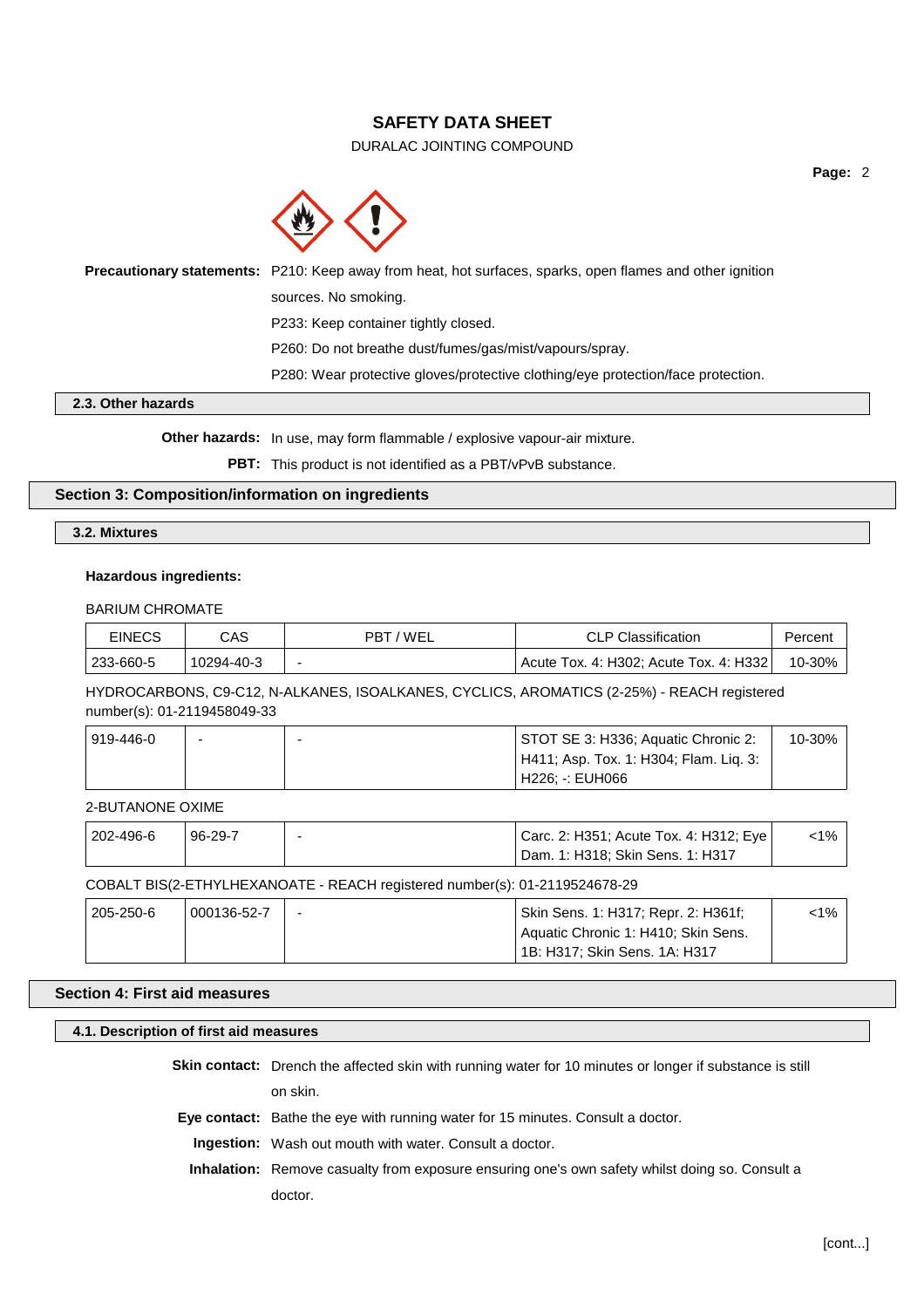## DURALAC JOINTING COMPOUND

**Page:** 3

#### **4.2. Most important symptoms and effects, both acute and delayed**

**Skin contact:** No data available.

**Eye contact:** No data available.

**Ingestion:** No data available.

**Inhalation:** No data available.

**Delayed / immediate effects:** No data available.

**4.3. Indication of any immediate medical attention and special treatment needed**

#### **Section 5: Fire-fighting measures**

### **5.1. Extinguishing media**

**Extinguishing media:** Alcohol or polymer foam. Carbon dioxide. Dry chemical powder. Use water spray to cool containers.

## **5.2. Special hazards arising from the substance or mixture**

**Exposure hazards:** Flammable. In combustion emits toxic fumes. Forms explosive air-vapour mixture.

### **5.3. Advice for fire-fighters**

**Advice for fire-fighters:** Wear self-contained breathing apparatus. Wear protective clothing to prevent contact with skin and eyes.

## **Section 6: Accidental release measures**

#### **6.1. Personal precautions, protective equipment and emergency procedures**

**Personal precautions:** Refer to section 8 of SDS for personal protection details. If outside do not approach from downwind. If outside keep bystanders upwind and away from danger point. Mark out the contaminated area with signs and prevent access to unauthorised personnel. Turn leaking containers leak-side up to prevent the escape of liquid. Eliminate all sources of ignition.

### **6.2. Environmental precautions**

**Environmental precautions:** Do not discharge into drains or rivers. Contain the spillage using bunding.

#### **6.3. Methods and material for containment and cleaning up**

**Clean-up procedures:** Absorb into dry earth or sand. Transfer to a closable, labelled salvage container for disposal by an appropriate method. Do not use equipment in clean-up procedure which

may produce sparks.

**6.4. Reference to other sections**

**Reference to other sections:** Refer to section 8 of SDS.

## **Section 7: Handling and storage**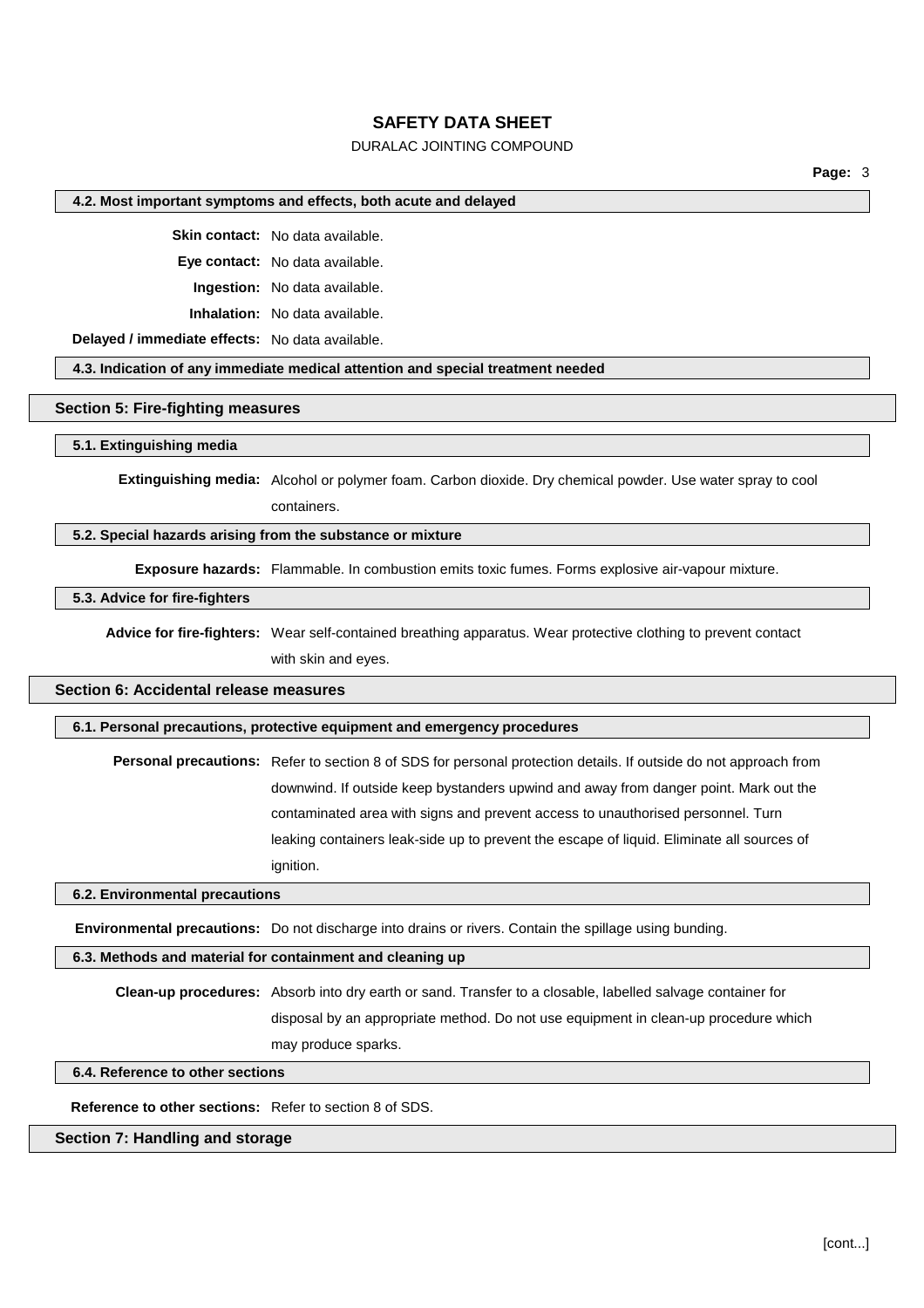## DURALAC JOINTING COMPOUND

| 7.1. Precautions for safe handling               |                                                                                                                     |  |  |
|--------------------------------------------------|---------------------------------------------------------------------------------------------------------------------|--|--|
|                                                  |                                                                                                                     |  |  |
|                                                  | Handling requirements: Avoid direct contact with the substance. Ensure there is sufficient ventilation of the area. |  |  |
|                                                  | Do not handle in a confined space. Avoid the formation or spread of mists in the air.                               |  |  |
|                                                  | Smoking is forbidden. Use non-sparking tools.                                                                       |  |  |
|                                                  | 7.2. Conditions for safe storage, including any incompatibilities                                                   |  |  |
|                                                  | Storage conditions: Store in a cool, well ventilated area. Keep container tightly closed. Keep away from            |  |  |
|                                                  | sources of ignition. Prevent the build up of electrostatic charge in the immediate area.                            |  |  |
|                                                  | Ensure lighting and electrical equipment are not a source of ignition.                                              |  |  |
| 7.3. Specific end use(s)                         |                                                                                                                     |  |  |
| Specific end use(s): No data available.          |                                                                                                                     |  |  |
| Section 8: Exposure controls/personal protection |                                                                                                                     |  |  |
| 8.1. Control parameters                          |                                                                                                                     |  |  |
| Workplace exposure limits: No data available.    |                                                                                                                     |  |  |
| <b>DNEL/PNEC Values</b>                          |                                                                                                                     |  |  |
|                                                  | <b>DNEL / PNEC</b> No data available.                                                                               |  |  |
| 8.2. Exposure controls                           |                                                                                                                     |  |  |
|                                                  | Engineering measures: Ensure there is sufficient ventilation of the area. Ensure lighting and electrical            |  |  |
|                                                  | equipment are not a source of ignition.                                                                             |  |  |
| Hand protection: Protective gloves.              |                                                                                                                     |  |  |
|                                                  | Eye protection: Safety glasses. Ensure eye bath is to hand.                                                         |  |  |
|                                                  | Skin protection: Protective clothing.                                                                               |  |  |
| Section 9: Physical and chemical properties      |                                                                                                                     |  |  |
|                                                  | 9.1. Information on basic physical and chemical properties                                                          |  |  |
| State: Liquid                                    |                                                                                                                     |  |  |
| Colour: Yellow                                   |                                                                                                                     |  |  |
|                                                  | <b>Odour:</b> Characteristic odour                                                                                  |  |  |
| Viscosity: Viscous                               |                                                                                                                     |  |  |
| Boiling point/range°C: >35                       | Flash point°C: 23 - 55                                                                                              |  |  |
| 9.2. Other information                           |                                                                                                                     |  |  |
|                                                  | Other information: No data available.                                                                               |  |  |
|                                                  |                                                                                                                     |  |  |

**10.1. Reactivity**

 $\sqrt{2}$ 

**Reactivity:** Stable under recommended transport or storage conditions.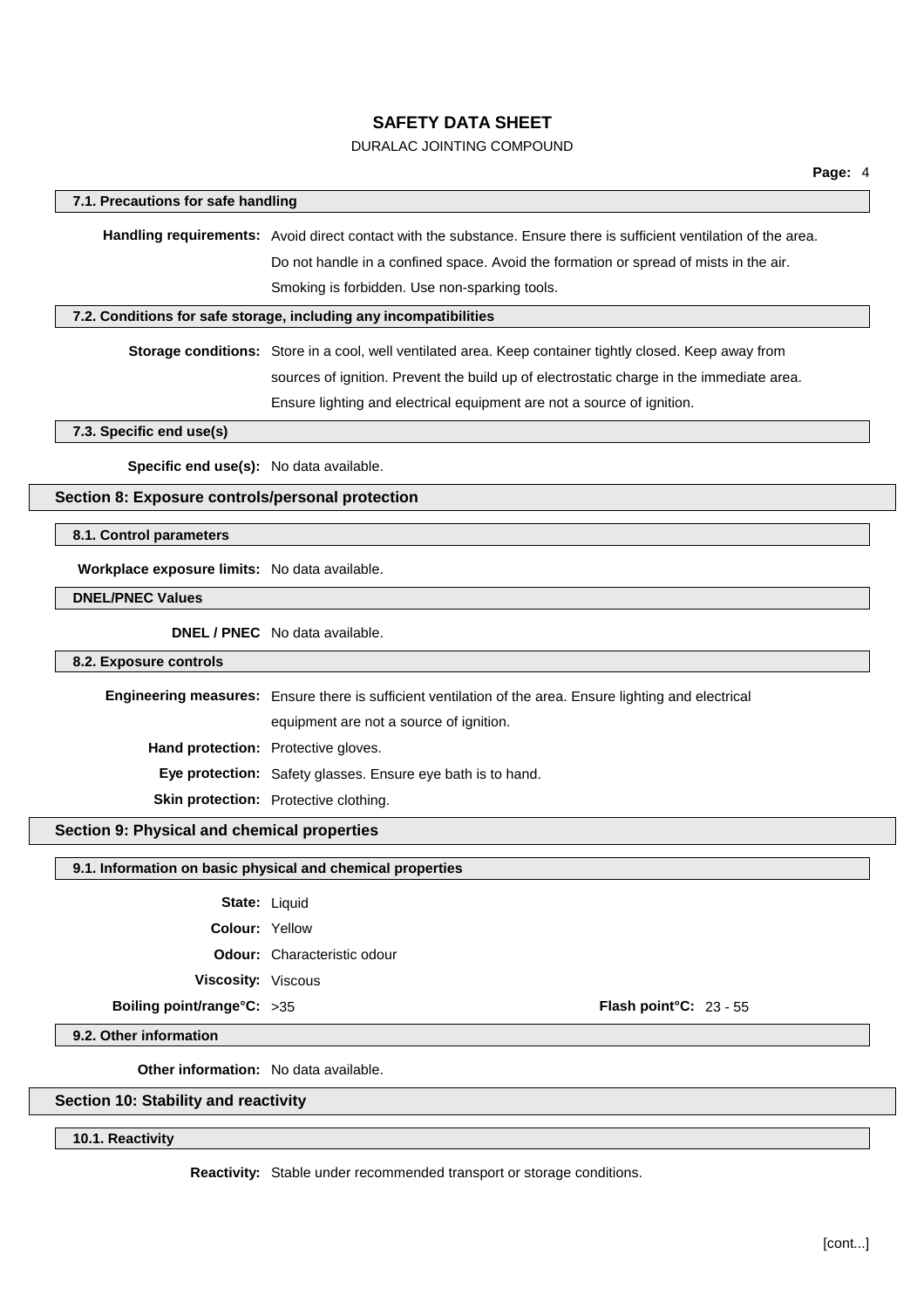## DURALAC JOINTING COMPOUND

## **10.2. Chemical stability**

**Chemical stability:** Stable under normal conditions. Stable at room temperature.

### **10.3. Possibility of hazardous reactions**

**Hazardous reactions:** Hazardous reactions will not occur under normal transport or storage conditions.

Decomposition may occur on exposure to conditions or materials listed below.

### **10.4. Conditions to avoid**

**Conditions to avoid:** Heat. Hot surfaces. Sources of ignition. Flames.

## **10.5. Incompatible materials**

**Materials to avoid:** Strong oxidising agents. Strong acids.

## **10.6. Hazardous decomposition products**

**Haz. decomp. products:** In combustion emits toxic fumes.

## **Section 11: Toxicological information**

### **11.1. Information on toxicological effects**

#### **Hazardous ingredients:**

### **2-BUTANONE OXIME**

| ' ORL | <b>MUS</b> | LD50 |      | ˈ gm/kg         |
|-------|------------|------|------|-----------------|
| ' ORL | RAT        | LD50 |      | 930   mg/kg     |
| SCU   | <b>RAT</b> | LD50 | 2702 | $\lfloor$ mg/kg |

#### **Relevant hazards for substance:**

| lazard                      | Route          | Basis                 |
|-----------------------------|----------------|-----------------------|
| Acute toxicity (ac. tox. 4) | <b>INH ING</b> | Hazardous: calculated |

#### **Symptoms / routes of exposure**

**Skin contact:** No data available.

**Eye contact:** No data available. **Ingestion:** No data available.

**Inhalation:** No data available.

**Delayed / immediate effects:** No data available.

## **Section 12: Ecological information**

### **12.1. Toxicity**

**Ecotoxicity values:** No data available.

## **12.2. Persistence and degradability**

**Persistence and degradability:** No data available.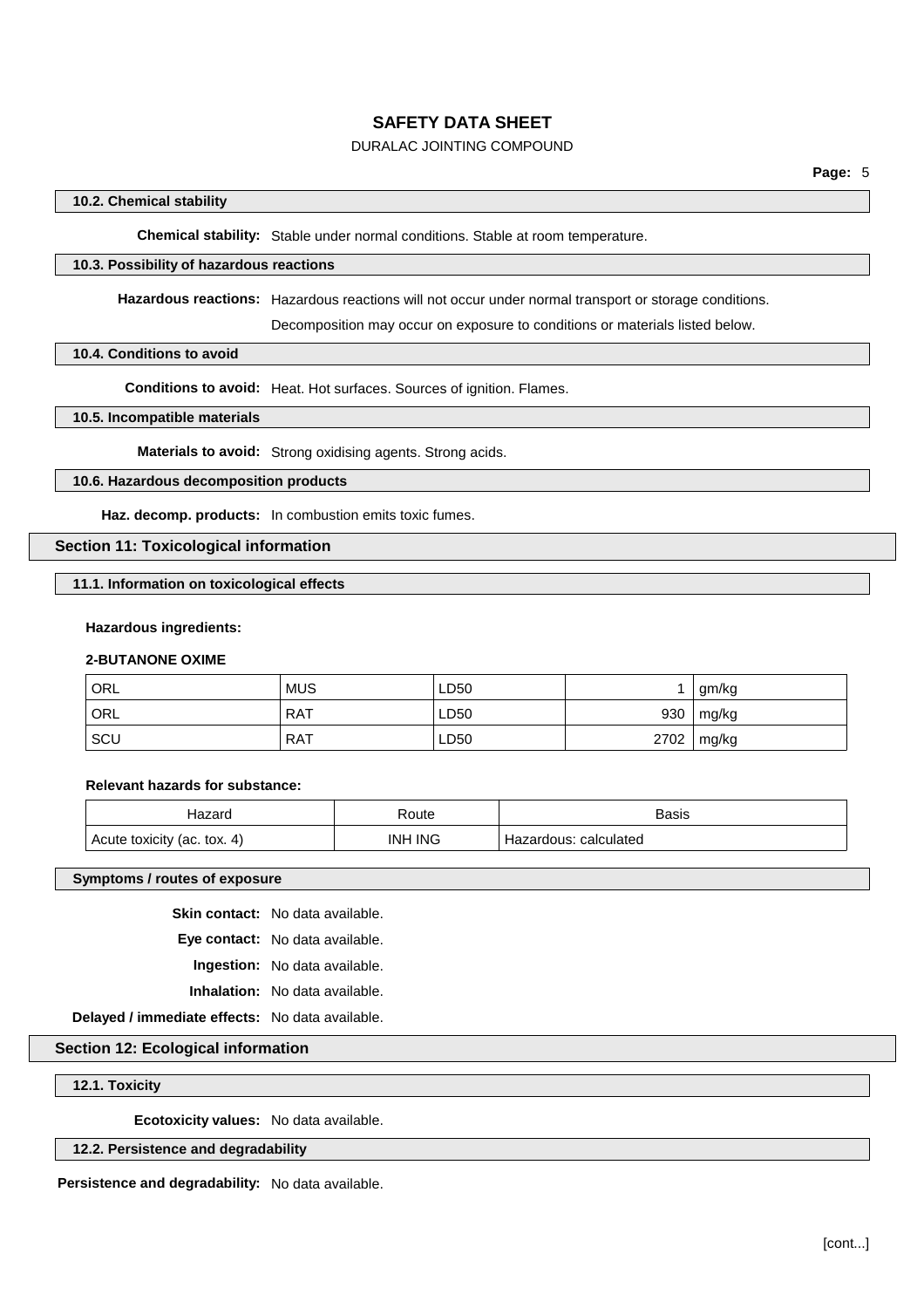## DURALAC JOINTING COMPOUND

**Page:** 6

### **12.3. Bioaccumulative potential**

**Bioaccumulative potential:** No data available.

#### **12.4. Mobility in soil**

**Mobility:** No data available.

## **12.5. Results of PBT and vPvB assessment**

**PBT identification:** This product is not identified as a PBT/vPvB substance.

**12.6. Other adverse effects**

**Other adverse effects:** No data available.

#### **Section 13: Disposal considerations**

### **13.1. Waste treatment methods**

**Disposal operations:** Transfer to a suitable container and arrange for collection by specialised disposal

company.

**NB:** The user's attention is drawn to the possible existence of regional or national regulations regarding disposal.

## **Section 14: Transport information**

#### **14.1. UN number**

**UN number:** UN1263

**14.2. UN proper shipping name**

**Shipping name:** PAINT RELATED MATERIAL

**14.3. Transport hazard class(es)**

**Transport class:** 3

**14.4. Packing group**

**Packing group:** III

**14.5. Environmental hazards**

**Environmentally hazardous:** No **Marine Marine Marine Marine Marine Marine Marine Marine Marine Marine Marine Marine Marine Marine Marine Marine Marine Marine Marine Marine Marine**

**14.6. Special precautions for user**

**Special precautions:** No special precautions.

**Tunnel code:** D/E

**Transport category:** 3

### **Section 15: Regulatory information**

**15.1. Safety, health and environmental regulations/legislation specific for the substance or mixture**